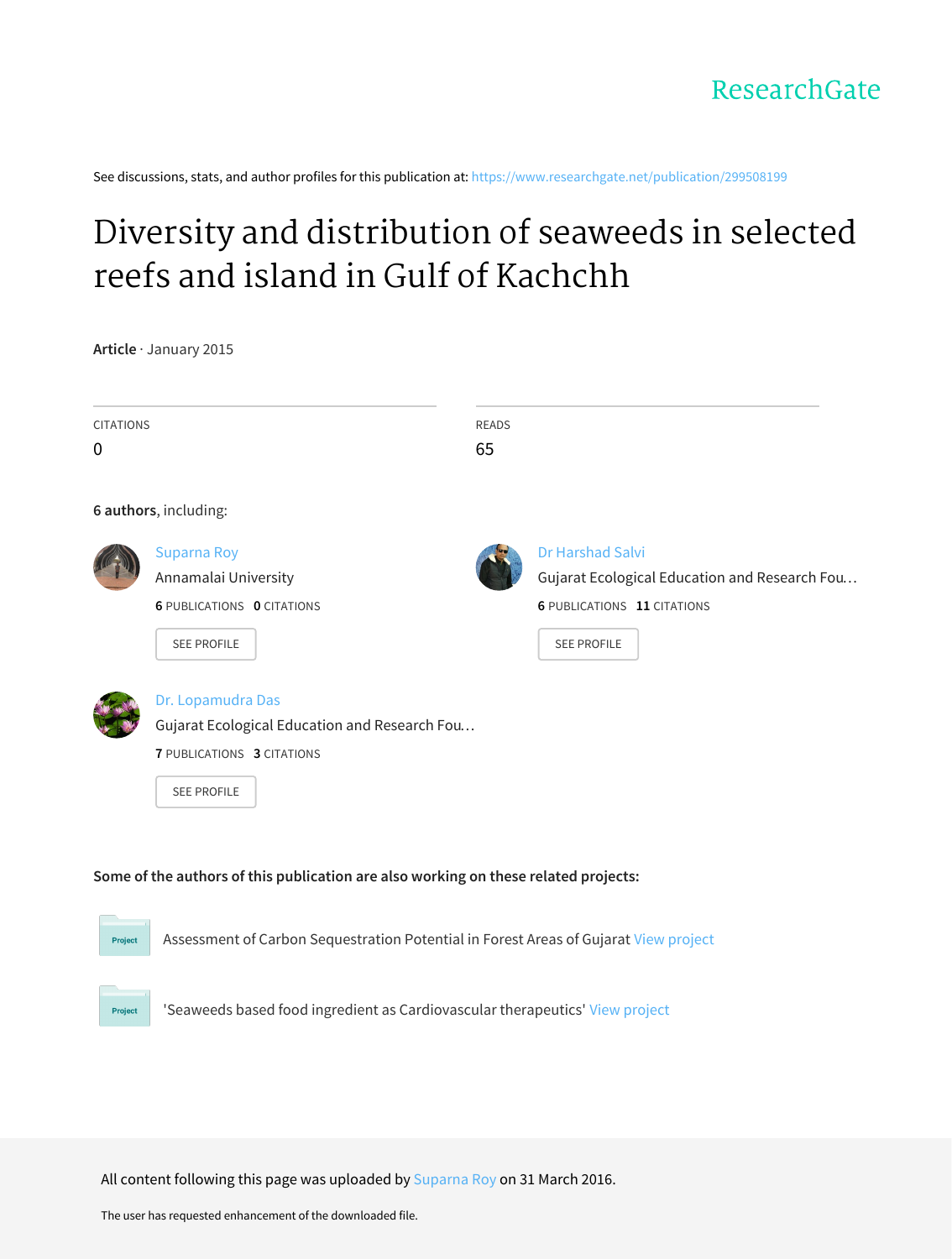

**SUPARNA ROY\*, HARSHAD SALVI, BHARGAV BRAHMBHATT, NILESH VAGHELA, LOPAMUDRA DAS AND BHARAT PATHAK**

*Gujarat Ecological Education and Research (GEER) Foundation P.O. Sector - 7, Gandhinagar - 382 007, Gujarat, India \*Corresponding Author : suparna09roy@gmail.com*

#### **ABSTRACT**

Gujarat has a longest coastline of about 1650 km among all the maritime states in India. The Gulf of Kachchh ( 22°15' - 23°40' N; 68°20' - 70°40' E) is the biggest gulf along the west coast of India in the Arabian Sea and it is endowed with 42 islands fringing with corals and mangroves which provide congenial habitat for seaweed growth. In the present study, the diversity and distribution of seaweeds were enumerated in the four selected islands namely Chhad, Dedeka-Mundeka, Goose, Narara. The study was carried out during January 2013 to May 2014. The parameters analysed for seaweeds through line transect and quadrat method were frequency, density and percent algal cover. Totally 70 species were recorded of which 24 species belonged to Chlorophyta, 15 species to Phaeophyta and 31 species to Rhodophyta. The numbers of seaweeds found in Chaad, Dedeka-Mundeka (Dk-Mk), Goose and Narara were 44, 49, 33 and 31 respectively. An updated checklist of species in four islands is provided.

### **Introduction**

Gujarat coast is having two gulfs namely Gulf of Kachchh (GoK) and Gulf of Khambhat (GoKh). Both of the Gulfs are highly diversified due to their varied coastal features including physiography, geomorphology and coastal processes. The shoreline of the GoK has an extensive mudflats and is highly inundated during the high tide which has tidal amplitude up to 6-7 m. There are 42 islands in the GoK (GEER, 2004). Some of these islands having rich algal vegetation are submerged and gets exposed during low tide. Seaweeds are macrothallic, multicellular; large benthic alga that are differentiated from most microscopic size algae (Smith, 1944). They constitute ecologically and

economically important component in marine ecosystem and make a substantial contribution to marine primary production and provide habitat to nearshore benthic communities (Mann, 1973; Williams and Smith, 2007).These plants form an important renewable resource in the marine environment and have been a part of human civilization from time immemorial (John Peter Paul and Raja, 2011). It was estimated that about 90% of the species of marine plants are algae and about 40% of the global photosynthesis is contributed from algae (Anderson, 1992).The total standing stocks along the different coastal states of India is reported to be 6,77,308 tonnes (wet weight) including 1,260 tonnes of drift seaweed (Krishnamurthy, 1969).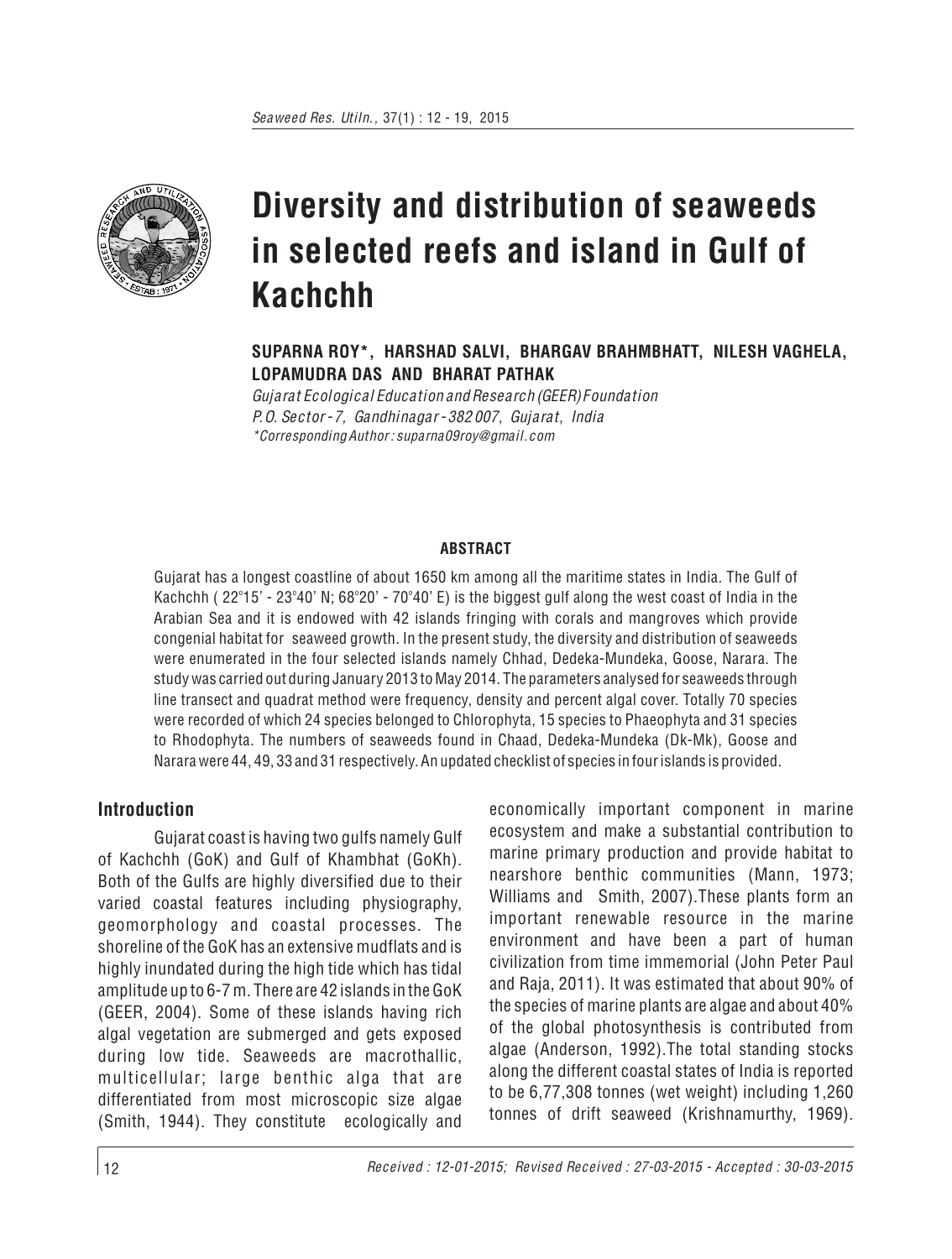Seaweed extracts are used as stabilizers and stiffeners in food industry, cosmetics, pharmaceutical industry and biotechnology (Jeeva and Kiruba, 2009; Wiencke and Bischof, 2012). About 6000 species of red seaweeds (Rhodophyceae), 2000 species of brown seaweeds (Phaeophyceae) and 1200 species of green seaweeds (Chlorophyceae) have been reported globally and the world production of seaweeds has been estimated at about 21 x 10<sup>13</sup> kg/year (Kaliaperumal, 2007).

Studies on the diversity and distribution of seaweeds in Indian marine coasts were carried out by several workers (Untawale *et al.*, 1989; Kalimuthu *et al.*, 1995; Selvaraj and Selvaraj, 1997; Jnanendra Adhikary, 2006; Satheesh and Wesley, 2012).The first checklist of Indian marine benthic algal species containing 520 species was published by Krishnamurthy and Joshi (1970). It includes only 153 species of seaweeds belonging to 95 genera from Gujarat coast. Subsequently, Untawale *et al.* (1983) Sahoo *et al.*(2001) and Oza and Zaidi (2001) brought out the updated check-lists based on the reports published in different journals. The checklist by Sahoo *et al.* (2001) contains a total number 770 species from Indian coast, of which 280 species (36%) were from Gujarat coast. The latest systematic account lists 1153 species distributed among 271 genera. Jha *et al.* (2009) reported 198 species of seaweeds belonging to 101 genera along the Gujarat

coast in western India. This includes 62 genera and 109 species of Rhodophyta followed by 23 genera and 54 species of Chlorophyta and 16 genera and 35 species of Phaeophyta.

Gujarat Ecological Commission (GEC-2012) surveyed 12 islands namely Bhaider, Ajad, Boriya, Dhani, Chank, Kalubhar, Panero, Pashu, Gandiya-Kado, Noru, Kharametha and Chusna along the Gulf of Kachchh and recorded totally 78 species of seaweeds of which 26 species belong to Chlorophyta, 17 species to Phaeophyta and 35 species to Rhodophyta. Although biodiversity of seaweeds was studied along the Gujarat coast, the islands of Gulf of Kutch largely remained unexplored due to their remote locations (Mantri *et al.,* 2003, 2004). Work related to seaweeds diversity and distribution with special emphasis on taxonomy of Family Caulerpaceae under Chlorophyta was carried out in Samiani Islands by Mantri *et al.* in 2003 and 2004. A total of 72 species of seaweeds belonging to 26 families and 46 genera were recorded from the coastal zone of Port Okha coast, Gujarat (Cheema *et al.,* 2014).

#### **Materials and Methods**

The location and brief description of selected sites are given in Figure 1 and Table 1. The line transects were established perpendicular to the shoreline. The quadrats (1 $\text{m}^2$ ) were laid at interval of

| <b>Selected Sites</b> | General Feature                                                                               | Latitude             | Longitude                                          | Area (ha.) | Algae<br>cover area(ha) |
|-----------------------|-----------------------------------------------------------------------------------------------|----------------------|----------------------------------------------------|------------|-------------------------|
| Chhad                 | It is a submerged reef                                                                        | N22°32´.70-32°34´.80 | E69°57´.50-70°00´.20                               | 2449.20    | 527.28                  |
| Dedeka-<br>Mundeka    | These two islands are<br>group of submerged island                                            | N 22°30´.8-22°33´.2  | $E69^{\circ}51^{\prime}.8-69^{\circ}56^{\prime}.2$ | 4446.00    | 1372.80                 |
| Goose                 | It is oval shaped<br>submerged reef                                                           | N22°28´6-22°30´6     | $F69^{\circ}47'0 - 69^{\circ}50'4$                 | 867.636    | 283.92                  |
| Narara                | It is well connected to<br>main land due to<br>encroachment. Now it is<br>a part of mainland. | N22°25´80-22°28´3    | F69°42' 10-69°44' 70                               | 5333.72    | 1221.48                 |

Table-1. *Brief description of study area*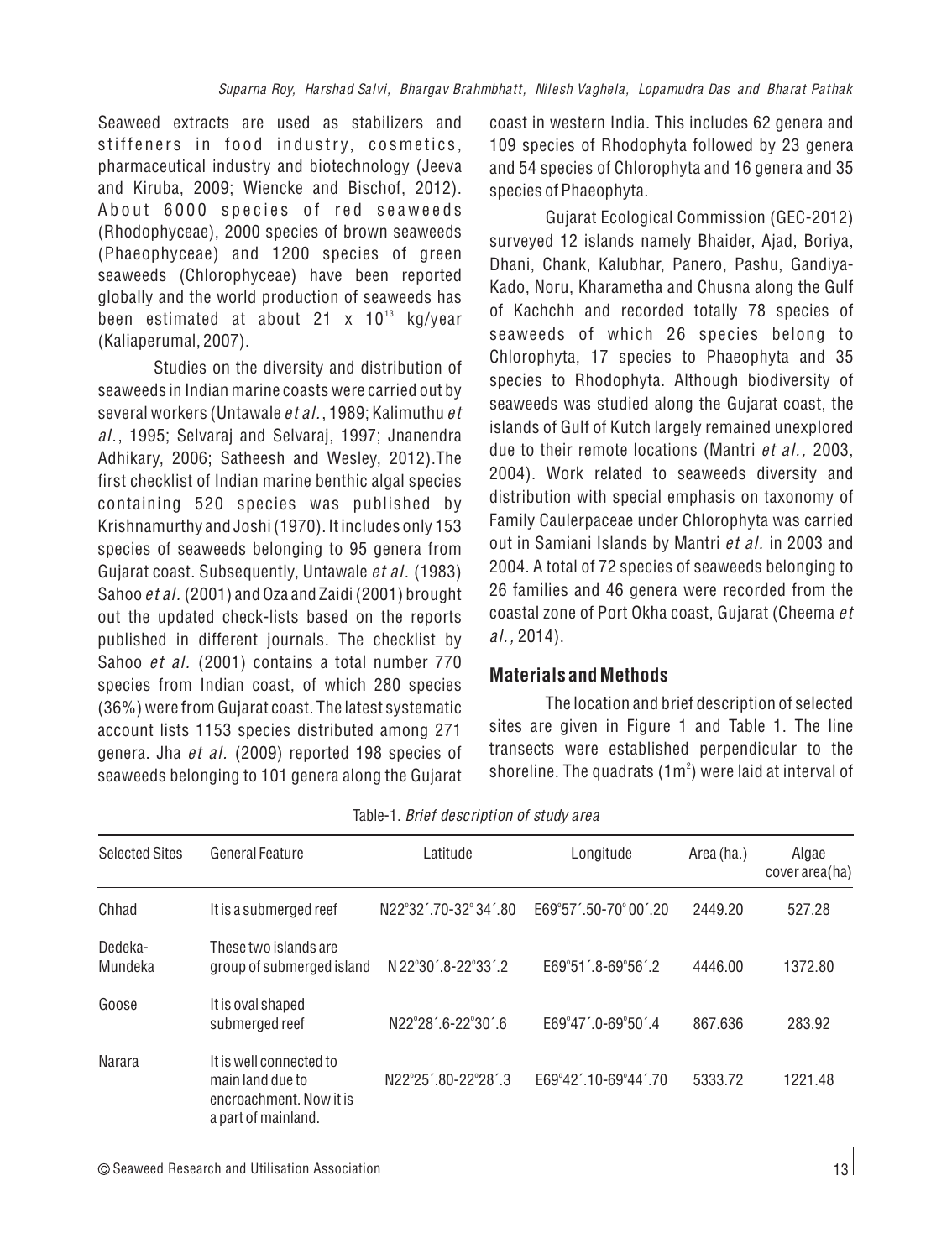

Fig. 1. *Locations surveyed in Gulf of Kachchh, Gujarat*

20 m in transects during January, 2013 to March, 2014. The length and number of transects varied depending on the area of reefs, vegetation and islands. The sampling points were potentially selected in such a way that every species in the study area would get good chance of getting sampled. The whole area was also explored diagonally to reveal diversity more opportunistic. The position of each selected site and quadrats were marked with a Garmin GPS map 76CSX receiver. All the seaweed specimens were collected in polythene bags with seawater and identified by refering standard taxonomy books (Jha *et al.,* 2009; Sahoo *et al.,* 2001) and web base source (www.algaebase.org). The herbaria of algal samples were prepared using standard techniques and deposited in the GEER Foundation, Gandhinagar, Gujarat for future reference. The number of seaweed species and total number of quadrats were counted to determine the quantitative assessment of ecological parameters such as frequency, density and % cover. A comparative assessment of the four sites was carried out on the basis of these parameters. These three criteria were analysed following formula given below. Frequency: Total number of quadrats in which species occurred / Total number of quadrats studied.

Density: Total Number of Species / Total number of quadrats studied.

Algal % cover: Total % cover / Total area studied.

### **Results**

The present diversity and distribution study involving three selected reefs namely Chhad, Goose, Narara and one island Dedeka-Mundeka (DM) of the GoK revealed a total number of 70 species of seaweeds at these sites of which 24 species belonged to Chlorophyta, 15 species to Phaeophyta and 31 species to Rhodophyta (Fig. 2). Totally 44, 49, 33 and 31 species of macro algae were recorded in Chhad, DM, Goose and Narara respectively (Fig. 2 , Table-2). Among these four surveyed areas, DM exhibited highest seaweed diversity with maximum number of Rhodophyta (23 species) and Phaeophyta (14 species). Moreover *Pneophyllum conicum,* a coralline red alga was found at this island only (Table-4). Chhad had maximum number of Chlorophyta (17 species) when compared to Goose (9 species) and Narara (11 species) (Table-2) and *Acetabularia calyculus,* a very rare species was recorded in Chhad (Table-4). The results showed that the number of taxa varied in different reefs and one island of the selected region. However, in the entire three reefs and one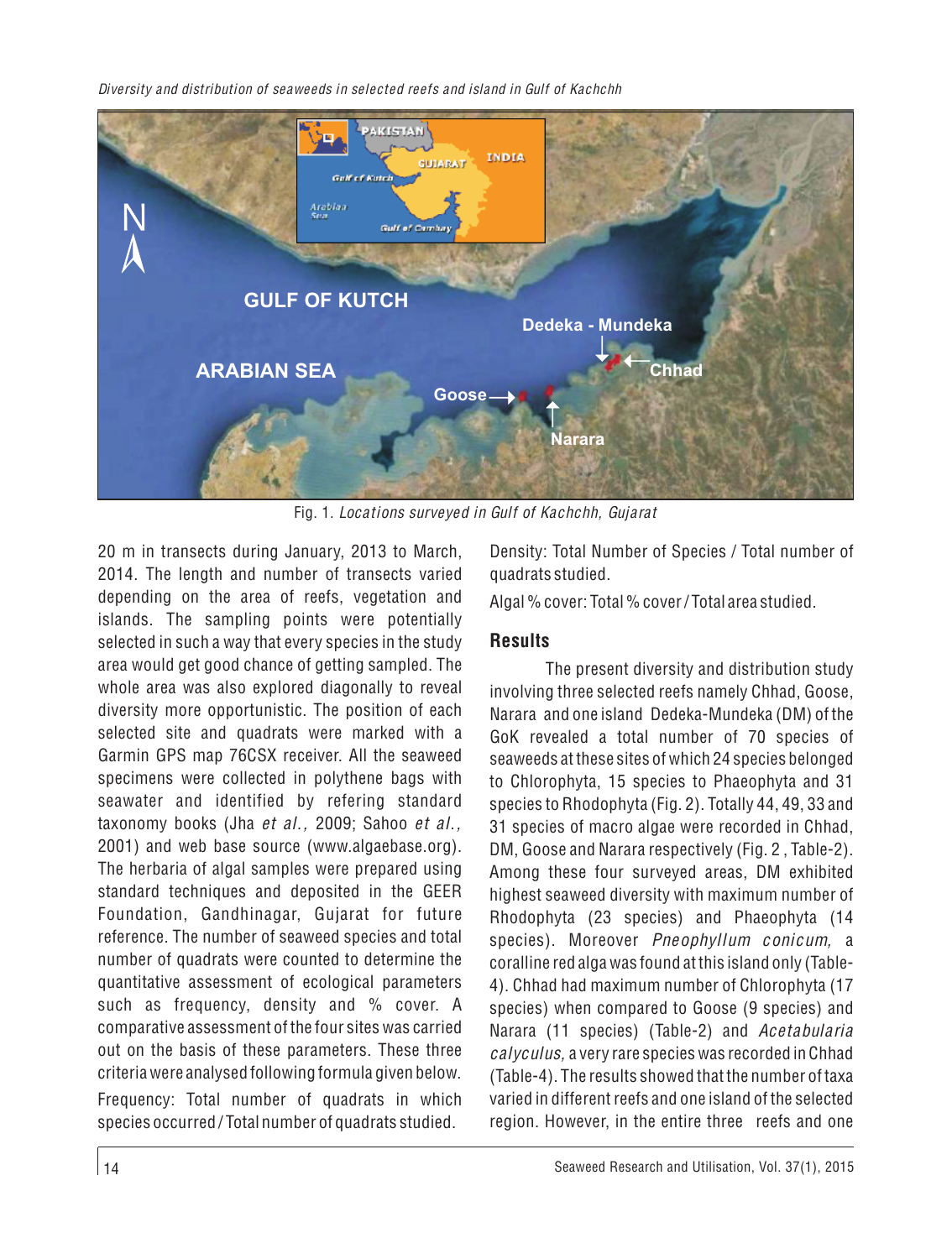

Fig. 2. *Seaweed species at four sites in Gulf of Kachchh*



Fig. 4. *Total percent cover of seaweeds in four sites*





Fig. 3. *Total percentage of distribution of seaweeds in four sites*







Fig. 6. *Density of seaweeds at four sites* Fig. 7. *Frequency of seaweeds at four sites*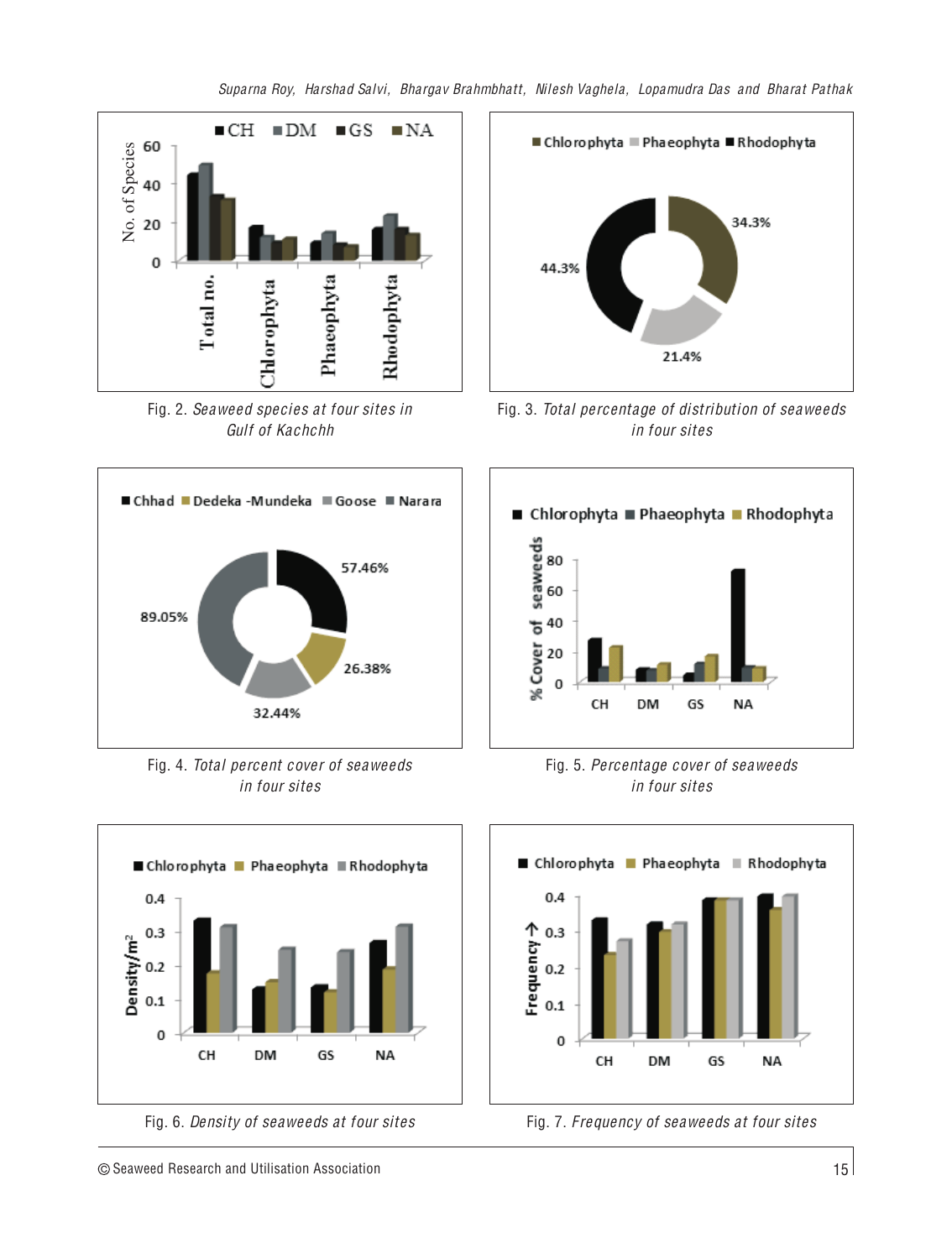| Name of the sites | Chlorophyceae |         | Phaeophyceae |         | Rhodophyceae |         |
|-------------------|---------------|---------|--------------|---------|--------------|---------|
|                   | Genera        | Species | Genera       | Species | Genera       | Species |
| Chhad             |               |         |              | 10      |              |         |
| DM                |               | 12      |              | 14      | 14           | 23      |
| Goose             |               | 9       |              |         | 12           | 16      |
| Narara            |               |         |              |         | 10           | 13      |

Table-2. *Number of genera and species of seaweeds recorded at four sites in Gulf of Kachchh*

Table-3. *Algal percent cover of three groups of seaweeds in selected localities*

| Place      | Chlorophyta | Phaeophyta | Rhodophyta |  |  |
|------------|-------------|------------|------------|--|--|
| Chhad(CH)  | 26.8        | 8.5        | 22.1       |  |  |
| DM         | 7.9         | 74         | 11.1       |  |  |
| Goose(GS)  | 4.6         | 11.5       | 16.4       |  |  |
| Narara(NA) | 71.1        | 92         | 87         |  |  |

island Rhodophyceae were dominant than Chlorophyceae and Phaeophyceae (Table-2).

The occurrence of different classes of seaweeds in the selected three reefs and one island in Gulf of Kachchh was 34.3% of Chlorophyceae, 21.4% of Phaeophyceae and 44.3% of Rhodophyceae (Fig. 3). A comparative analysis revealed that in Narara, the total average algal percent cover was 89.05 of which Chlorophyta covered 71.18% and the growth of this group was abundant (Fig. 4). In Chhad, the algal percent cover of Chlorophyta was 26.8%. The percent cover of Phaeophyta was 11.5% in Goose and Rhodophyta was 22.1% in Chhad (Table-3 and Fig. 5).The value of density and frequency for Chlorophyceae, Phaeophyceae and Rhodophyceae varied in four sites (Fig. 6). The density of Chlorophyta (D=0.32/m $^{\circ}$ in Chhad  $D = 0.26/m^2$  in Narara) and Rhodophyta  $(D=0.30/m<sup>2</sup>$  in Chhad, D=0.30/m<sup>2</sup> in Narara) were comparatively higher than Phaeophyta at surveyed area of all the four sites (Fig. 6). The frequency of occurrence of Chlorophyta and Rhodophyta was comparatively more than that of Phaeophyta at all the four selected sites (Fig. 7). Among the seaweeds collected from the four surveyed areas, 18 species namely *Caulerpa racemosa, Caulerpa taxifolia,* 

Chaetomorpha crassa, Enteromorpha *intestinalis, Ulva lactuca* and *Ulva reticulata* (Chlorophyta), *Cystoseira indica, Dictyota* dichotoma, lyengaria stellata, Padina *boergesenii, Sargassum cinereum* (Phaeophyta), *Acanthophora dendroides, Ceramium cruciatum, Digenea simplex, Gracilaria corticata, Hypnea valentiae* and *Laurencia obtusa* (Rhodophyta) were most common.

#### **Discussion**

The distinct geomorphology with rock, sand-silt and mud on the bottom of the reef, islands and the sediment effluent of these sites greatly support high algal diversity and give an excellent shelter of marine organism. A study on 'Seaweed diversity along the islands of Gulf of Kachchh' was carried out in this region (GEC, 2012). All 42 islands were proposed to map for seaweed diversity. Out of 42 islands, 12 islands viz. Ajad, Kalubhar, Boriya, Kharametha Chusna, Noru, Bhaider, Pashu, Dhani, Panero, Paga, Chank, and Gandiya-Kado were covered (GEC, 2012). Recently, GEER Foundation has covered total 20 islands out of 42 islands in Gulf of Kachchh .This is the first report of diversity, distribution and quantitative assessment of relevant parameters of seaweeds of Chhad, Dedeka-Mundeka, Goose and Narara in the Gulf of Kachchh. In the present study, 70 species of seaweeds were recorded from 4 sites of GoK. Narara is the largest reef with vegetation area of 1221.48 ha. (GEER, 2004) but the diversity (total seaweed species-31, Figure - 2) was less than other three surveyed sites. It may be due to encroachment and anthropogenic activities. In the case of submerged reefs such as Chhad, Goose and DM (island), which are not directly connected to mainland and comparatively more undisturbed have high seaweed diversity. The present study will be useful for creating data base on the diversity and distribution of seaweeds, which is the first attempt in this area.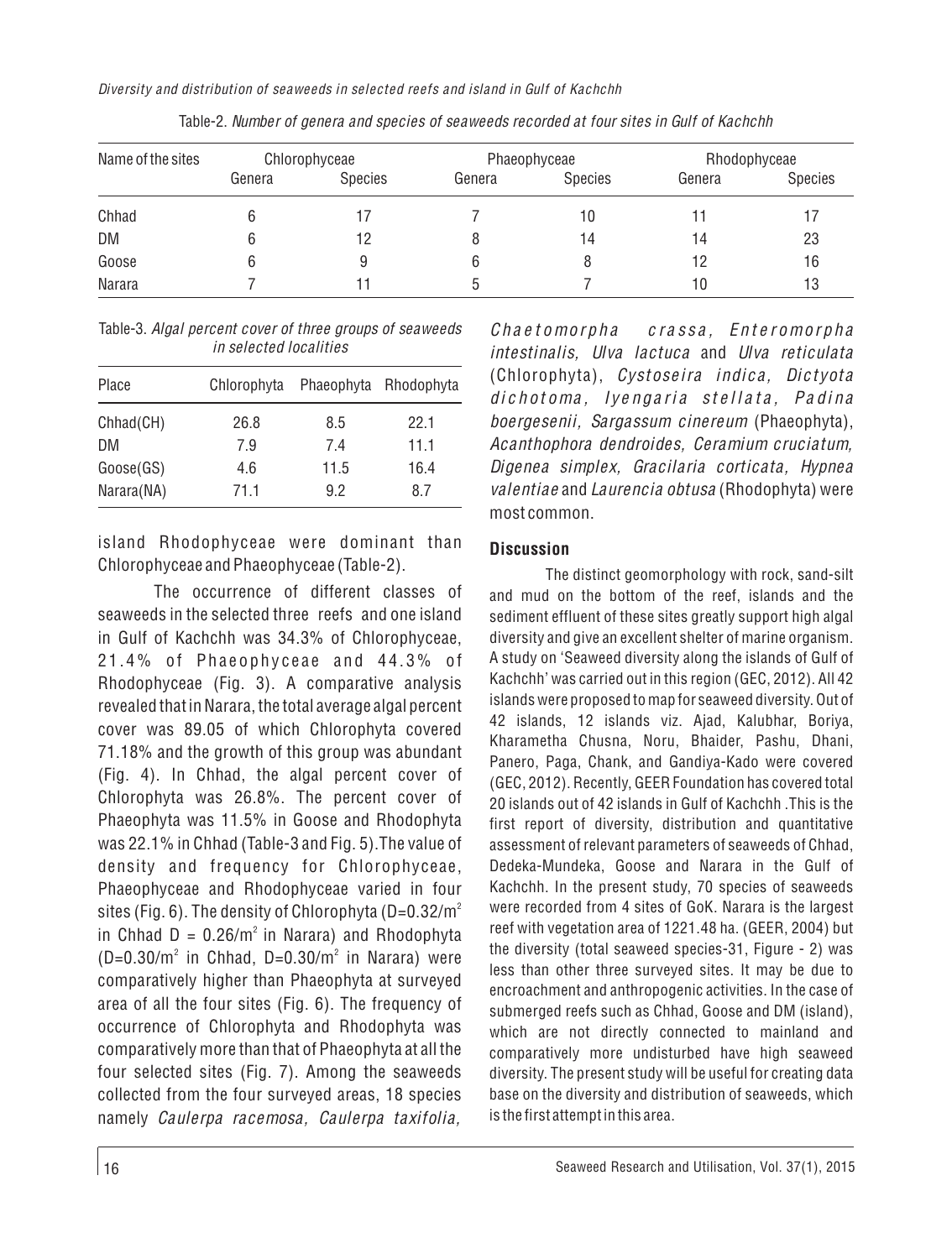| S.No.          | Family           | <b>Scientific Name</b>                                    | Ch             |            | DM Gs Na         |            |
|----------------|------------------|-----------------------------------------------------------|----------------|------------|------------------|------------|
|                | Chlorophyta      |                                                           |                |            |                  |            |
| 1              | Polyphysaceae    | Acetabularia calyculus Lamouroux                          | $\ddot{}$      |            |                  |            |
| 2              | Caulerpaceae     | Caulerpa microphysa (Weber van Bosse) J. Feldmann         | $\ddot{}$      | $\ddot{}$  |                  |            |
| 3              | Caulerpaceae     | Caulerpa racemosa (Forsskal) J. Agardh                    | $\ddot{}$      | $\ddot{}$  | $\ddot{}$        | $\ddot{}$  |
| 4              | Caulerpaceae     | Caulerpa racemosa (Forsskal) J.Agardh var. macrophysa     | $\ddot{}$      | $\ddot{}$  |                  |            |
|                |                  | (Sonder ex Kuetzing) Taylor                               |                |            |                  |            |
| 5              | Caulerpaceae     | Caulerpa racemosa v. occidentalis (J.Agardh) Boergesen    | $\pmb{+}$      |            |                  |            |
| 6              | Caulerpaceae     | Caulerpa scalpelliformis                                  | $\ddot{}$      |            |                  |            |
|                |                  | (R.Brown ex Turner) C. Agardh var. denticulata (Decaisne) |                |            |                  |            |
|                |                  | Weber - van Bosse                                         |                |            |                  |            |
| $\overline{7}$ | Caulerpaceae     | Caulerpa taxifolia (Vahl) C. Agardh                       | $\ddot{}$      | $\ddagger$ | $\ddagger$       | $\ddagger$ |
| 8              | Caulerpaceae     | Caulerpa verticillata J.Agardh                            |                |            |                  | $\ddot{}$  |
| 9              | Cladophoraceae   | Chaetomorpha crassa J.Agardh Kuetzing                     | $\ddot{}$      | $\ddot{}$  | $\ddot{}$        | $\ddot{}$  |
| 10             | Codiaceae        | Codium dwarkense Boergesen                                | $\pmb{+}$      |            | $\ddot{}$        | $\ddot{}$  |
| 11             | Siphonocladaceae | Cladophoropsis javanica (Kuetzing) P. Silva               |                | $\ddot{}$  |                  |            |
| 12             | Siphonocladaceae | Struvea anastomosans (Harvey) Piccone & Grunow ex Piccone |                |            |                  | $\ddot{}$  |
| 13             | Cladophoraceae   | Chaetomorpha spiralis Okamura                             | $\ddot{}$      |            |                  |            |
| 14             | Cladophoraceae   | Cladophora vagabunda (Linnaeus) van den Hoek              |                | $\ddot{}$  |                  | $\ddot{}$  |
| 15             | Cladophoraceae   | Cladophorasp.                                             | $\ddot{}$      |            |                  |            |
| 16             | <b>Ulvaceae</b>  | Enteromorpha compressa (Linnaeus) Nees                    | $\ddot{}$      | $\ddot{}$  | $\ddagger$       |            |
| 17             | Ulvaceae         | Enteromorpha intestinalis (Linnaeus) Nees                 | $\ddot{}$      | $\ddot{}$  | $\boldsymbol{+}$ | $\ddagger$ |
| 18             | Ulvaceae         | Enteromorpha prolifera (O.F.Muller) J.Agardh              | $\ddot{}$      |            |                  |            |
| 19             | <b>Ulvaceae</b>  | Enteromorpha linza (Linnaeus) J. Agardh                   | $\ddot{}$      |            |                  |            |
| 20             | Ulvaceae         | Ulva lactuca Linnaeus                                     | $\ddot{}$      | $\ddot{}$  | $\ddot{}$        | $+$        |
| 21             | Ulvaceae         | Ulva fasciata Delile                                      |                |            | ÷,               | $\ddot{}$  |
| 22             | Ulvaceae         | Ulva rigida C.Agardh                                      |                | $\ddot{}$  | ×,               |            |
| 23             | Ulvaceae         | Ulva reticulata Forsskal                                  | $\ddot{}$      | $\ddot{}$  | $\ddot{}$        | $\ddot{}$  |
| 24             | Halimedaceae     | Halimeda tuna (Ellis & Solander) Lamouroux                |                |            | $\ddot{}$        |            |
|                | Phaeophyta       |                                                           |                |            |                  |            |
| 25             | Scytosiphonaceae | Colpomenia sinuosa (Martens ex Roth) Derbes & Solier      |                |            |                  |            |
| 26             | Scytosiphonaceae | Rosenvingea intricata (J. Agardh) Boergesen               | $\pmb{+}$      | $\pmb{+}$  |                  |            |
| 27             | Scytosiphonaceae | Hydroclatharus clathratus (C.Agardh) Howe                 | $\ddot{}$      | $\ddot{}$  |                  |            |
| 28             | Scytosiphonaceae | Iyengaria stellata (Boergesen) Boergesen                  | $\overline{+}$ | $\ddot{}$  | $\ddagger$       | $\ddot{}$  |
| 29             | Dictyotaceae     | Dictyota cervicornis Kuetzing                             | $\ddot{}$      | $\ddagger$ |                  |            |
| 30             | Dictyotaceae     | Dictyota ciliolata Kuetzing                               |                |            | $\ddot{}$        |            |
| 31             | Dictyotaceae     | Dictyota dichotoma (Hudson) Lamouroux                     | $\pmb{+}$      | $\ddagger$ | $\ddot{}$        | $\ddot{}$  |
| 32             | Dictyotaceae     | Dictyota pinnatifida Kuetzing                             |                | $\ddot{}$  |                  |            |
| 33             | Dictyotaceae     | Padina boryana Thivy                                      | $\ddagger$     | $\ddagger$ | $\ddot{}$        | $\ddot{}$  |
| 34             | Dictyotaceae     | Padina boergesenii Allender & Kraft                       | $\ddagger$     | $\ddot{}$  | $\ddot{}$        | $\ddot{}$  |
| 35             | Cystoseiraceae   | Cystoseira indica (Thivy & Doshi) Mairh                   | $\ddot{}$      | $\ddagger$ | $\ddot{}$        | $\ddot{}$  |
| 36             | Sargassaceae     | Sargassumcinctum J. Agardh                                | $\ddagger$     |            |                  | $\ddot{}$  |
| 37             | Sargassaceae     | Sargassum prismaticum Chauhan                             |                | $\ddot{}$  |                  |            |
| 38             | Sargassaceae     | Sargassum cinereum J. Agardh                              | $\ddot{}$      | $\ddot{}$  | $\ddot{}$        | $\ddot{}$  |
| 39             | Sargassaceae     | Sargassum swartzii C. Agardh                              |                | $\ddot{}$  | $\ddagger$       |            |

Table-4. *List of seaweeds recorded at four sites in Gulf of Kachchh*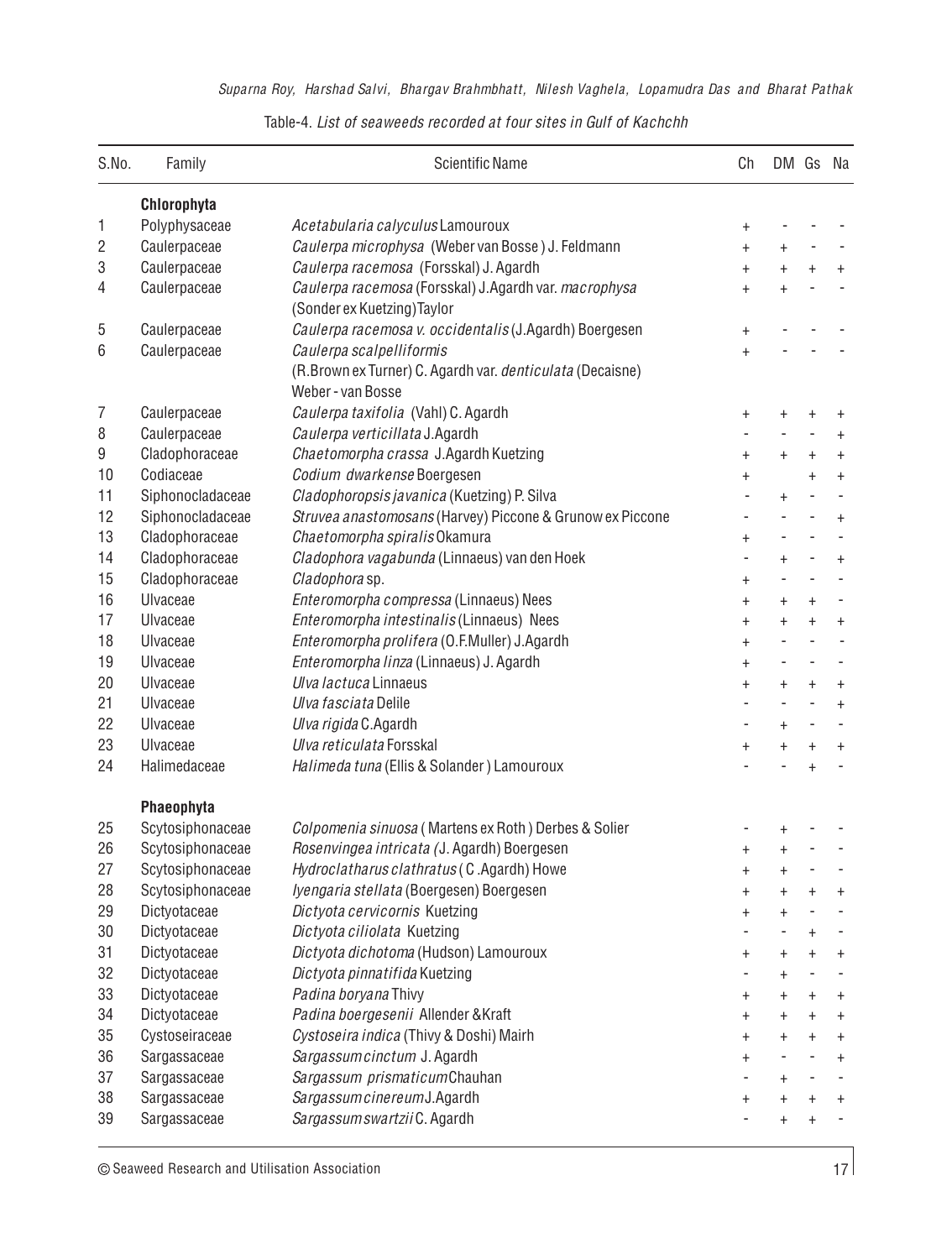|    | Rhodophyta       |                                              |                          |                              |                          |           |
|----|------------------|----------------------------------------------|--------------------------|------------------------------|--------------------------|-----------|
| 40 | Rhodomelaceae    | Acanthophora dendroides Harvey               | $\ddot{}$                | $\ddot{}$                    | $\ddot{}$                | $\ddot{}$ |
| 41 | Rhodomelaceae    | Acanthophora najadiformis (Delile) Papenfuss | $\pmb{+}$                | $\ddot{}$                    |                          |           |
| 42 | Rhodomelaceae    | Acanthophora spicifera (Vahl) Borgesen       | $\ddot{}$                | $\ddot{}$                    | $\ddot{}$                |           |
| 43 | Rhodomelaceae    | Digenea simplex (Wulfen) C.Agardh            | $\ddot{}$                | $\ddot{}$                    | $+$                      | $\ddot{}$ |
| 44 | Rhodomelaceae    | Laurencia obtusa (Hudson) Lamouroux          | $\overline{+}$           | $\ddot{}$                    | $\ddot{}$                | $+$       |
| 45 | Rhodomelaceae    | Lopocladia lallemandi (Montagne) Schmitz     |                          | $\ddot{}$                    |                          |           |
| 46 | Ahnfeltiaceae    | Ahnfeltia plicata (Hudson) Fries             | $\ddot{}$                | $\ddot{}$                    |                          |           |
| 47 | Corallinaceae    | Amphiroa anceps (Lamarck) Decaisne           |                          | $\ddot{}$                    |                          |           |
| 48 | Corallinaceae    | Amphiroa fragilissima (Linnaeus) Lamouroux   | ÷                        | $\ddot{}$                    | $+$                      | $+$       |
| 49 | Corallinaceae    | Pneophyllumconicum (E.Y. Dawson) Y.M.Keats   | ۰                        | $\ddot{}$                    | $+$                      |           |
| 50 | Ceramiaceae      | Centroceras clavulatum (C. Agardh) Montagne  |                          | $\ddot{}$                    |                          |           |
| 51 | Ceramiaceae      | Ceramium cruciatum Collins & Harvey          | $\ddot{}$                | $\ddot{}$                    | $+$                      | $+$       |
| 52 | Ceramiaceae      | Spyridia alternans Boergesen                 | $\ddot{}$                | $\qquad \qquad \blacksquare$ |                          |           |
| 53 | Ceramiaceae      | Spyridia filamentosa (Wulfen) Harvey         | $\ddot{}$                | $\ddot{}$                    | $\overline{\phantom{m}}$ |           |
| 54 | Champiaceae      | Champia compressa Harvey                     |                          | $\ddot{}$                    |                          |           |
| 55 | Champiaceae      | Champia indica Boergesen                     | $\overline{\phantom{m}}$ | $\ddot{}$                    | $+$                      | $^{+}$    |
| 56 | Champiaceae      | Champia globulifera Boergesen                |                          | $\ddot{}$                    |                          | $+$       |
| 57 | Gelidiaceae      | Gelidium micropterum Kuetzing                | $\ddot{}$                |                              | $\ddot{}$                | $\ddot{}$ |
| 58 | Gracilariaceae   | Gracilaria corticata (J. Agardh) J.Agardh    | $\ddot{}$                | $\ddot{}$                    | $+$                      | $+$       |
| 59 | Gracilariaceae   | Gracilaria salicornia (C.Agardh) Dawson      | $\overline{\phantom{0}}$ | $\ddot{}$                    | ÷,                       |           |
| 60 | Gracilariaceae   | Gracilaria verrucosa (Hudson) Papenfuss      | $\overline{\phantom{0}}$ |                              |                          | $+$       |
| 61 | Hypneaceae       | Hypnea esperi Auctorum                       | $\ddot{}$                | $\ddot{}$                    | $+$                      |           |
| 62 | Hypneaceae       | Hypnea spinella (C.Agardh) Kuetzing          | $\ddot{}$                | $\ddot{}$                    | ÷,                       | $+$       |
| 63 | Hypneaceae       | Hypnea musciformis (Wulfen) Lamouroux        |                          | $\ddot{}$                    |                          |           |
| 64 | Hypneaceae       | Hypnea valentiae (Turner) Montagne           | $\ddot{}$                | $\ddot{}$                    | $+$                      | $+$       |
| 65 | Peyssonneliaceae | Peyssonnelia obscura Weber-van Bosse         | $\ddot{}$                | $\ddot{}$                    | $\ddot{+}$               |           |
| 66 | Rhodymeniaceae   | Rhodymenia sonderi P.Silva                   | $\ddot{}$                |                              |                          |           |
| 67 | Solieriaceae     | Sarconema filiforme (Sonder) Kylin           | $\ddot{}$                |                              |                          |           |
| 68 | Galaxauraceae    | Scinaia complanata (Collins) Cotton          |                          |                              | $\ddot{}$                |           |
| 69 | Galaxauraceae    | Scinaia fasicularis (Boergesen) Huisman      |                          |                              | $\ddot{}$                |           |
| 70 | Galaxauraceae    | Scinaia monoliformis J Agardh                |                          |                              | $\ddagger$               | $\ddot{}$ |

+ Present; - Absent; Ch - Chhad; DM - Dedeka-Mundeka; Gs - Goose; Na - Narara

#### **Acknowledgements**

The authors are thankful to Gujarat Ecological Education and Research (GEER) Foundation for providing necessary facilities and encouragement. The authors are especially thankful to Dr. Ketan Tatu, Senior Scientist, GEER Foundation for critically going through this paper. Special thanks are to Shri B.M Rabari, Dy. Dir. (R&D) / Nodal Officer (ICZMP), Shri B.M Joshi, In-charge Dy. Dir (R&D/EE) and Mr.Vikram Singh, Manager ICZMP, GEER Foundation. The authors would like to acknowledge officials of Marine National Park & Sanctuary (MNP&S) for providing support and necessary permission to visit islands during the field visits, GEC and World Bank for providing financial support. The authors are also thankful to the Technical Assistants Mr. Gaurav Verma and Ms. Supriya Bhatt (Flora-ICZMP) for assisting data collection in the field.

#### **References**

- Andersen, R. A. 1992. Diversity of eukaryotic algae. *Biodiversity and Conservation,* 1: 267-292
- Cheema, J., A. Bhattacharya, I. Saini and A. Aggarwal 2014. Study of seaweeds diversity of Port Okha in winter, *New York Sci. J.,* 7(9).
- Gujarat Ecological Commission (GEC), 2012. *Seaweed Diversity along the Gulf of Kachchh*. 81 p.